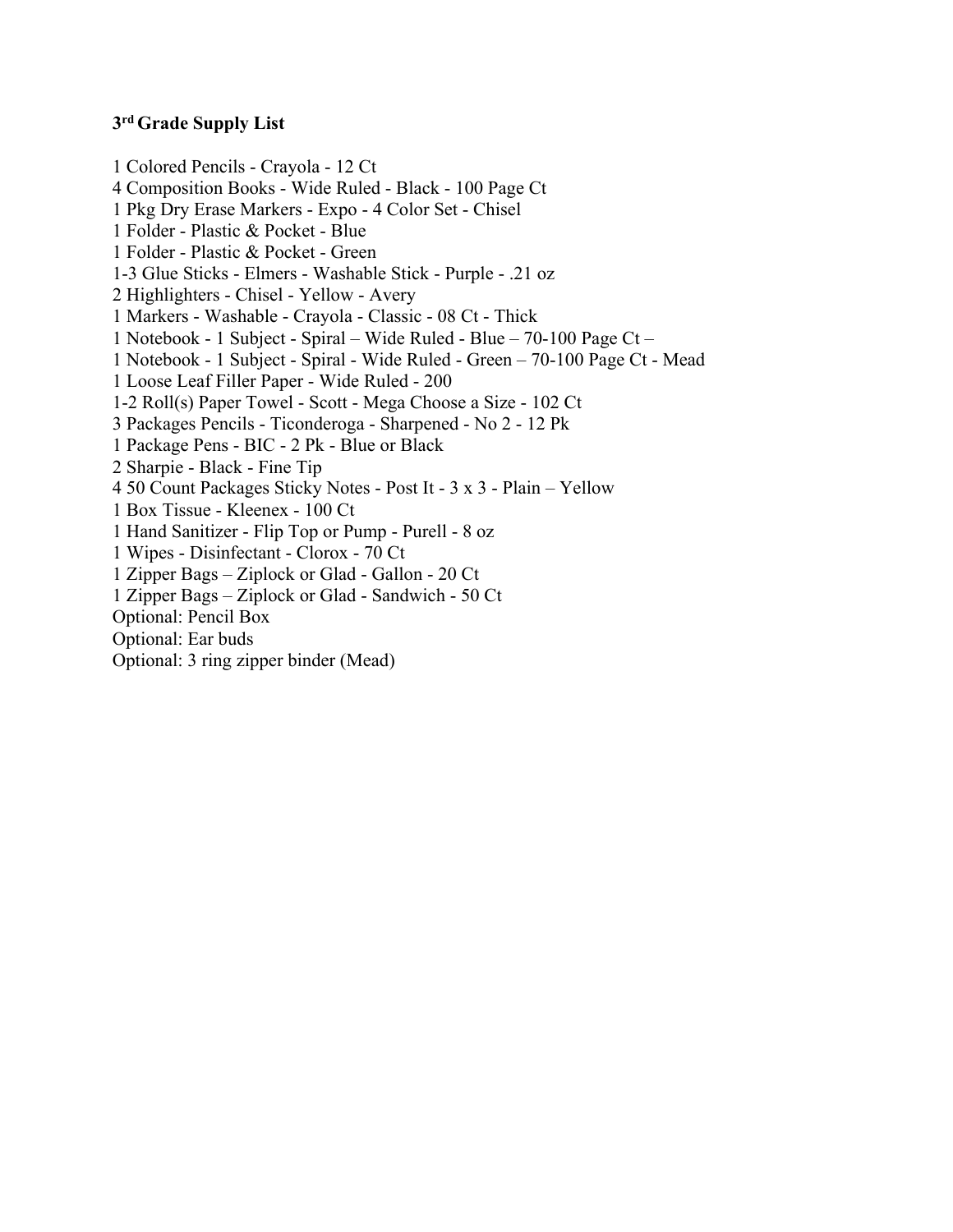## **4th Grade Supply List**

1Package Colored Pencils - Crayola - 12 Ct 1 Package Crayons - Crayola - 24 Ct 2 Packages Dry Erase Markers - Expo - 4 Color Set - Chisel 1 Package Pencil Eraser Caps - 12 Pkg 2 Folders - Plastic & Pocket - Blue 1 Folder - Plastic & Pocket - Green 2 Glue Sticks - Elmers - Washable Stick - Purple - .21 oz 2 Highlighters - Chisel - Yellow - Avery 1 Notebook - 1 Subject - Spiral - Wide - Blue - 70 Ct - Mead 1 Notebook - 1 Subject - Spiral - Wide - Green - 70 Ct - Mead 1 Notebook - 1 Subject - Spiral - Wide - Red - 70 Ct - Mead 1 Notebook - 1 Subject - Spiral - Wide - Yellow - 70 Ct - Mead 1 Package Paper - Filler - Wide - 200 Ct 3 Packages Pencils - Ticonderoga - Sharpened - No 2 - 12 Pk 1 Scissors - Fiskar - Kids - 5 Inch - Pointed 2 Sharpie - Black - Fine Tip 2-4 Packages Sticky Notes - Post It - 3 x 3 - Lined - Yellow - 100 Pk 1 Box Tissue - Kleenex - 100 Ct 1 Container Wipes - Disinfectant - Clorox - 70 Ct 1 Hand Sanitizer - Flip Top or Pump - Purell - 8 oz Optional: Pencil Box Optional: Ear buds Optional: 3 ring zipper binder (Mead)